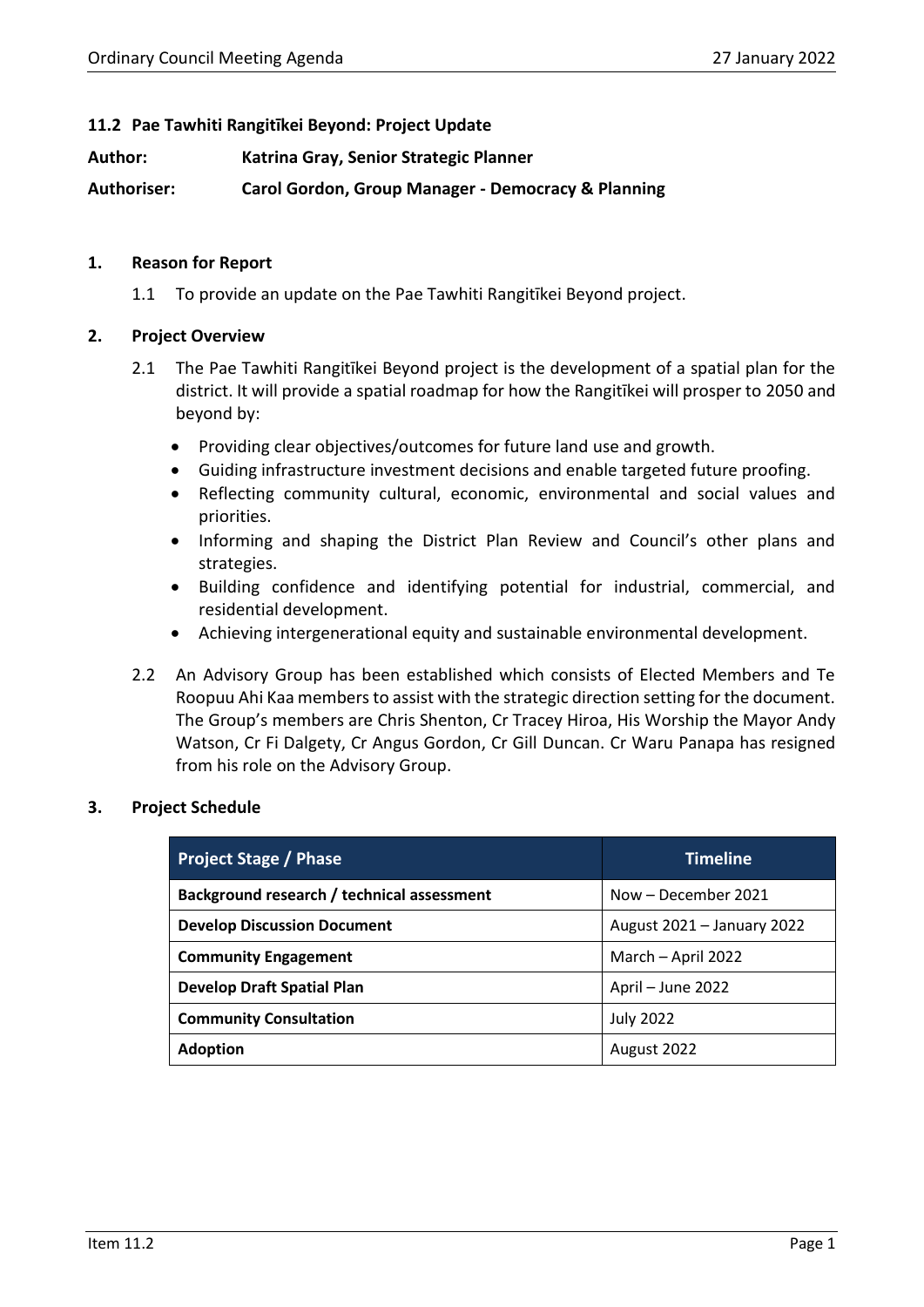# **4. Project Updates**

| <b>Metric</b>                                   | <b>Trend</b>                                                                                                     | <b>Comment</b>                                                                                                                                                                                                                     |  |  |
|-------------------------------------------------|------------------------------------------------------------------------------------------------------------------|------------------------------------------------------------------------------------------------------------------------------------------------------------------------------------------------------------------------------------|--|--|
| <b>Schedule</b>                                 |                                                                                                                  | No major delays to project schedule.                                                                                                                                                                                               |  |  |
| <b>Risk</b>                                     |                                                                                                                  | The potential for an Omicron Covid-19 outbreak risks delaying the<br>project and impacting on the proposed community engagement<br>scheduled for March-April 2022. The project will stay agile to<br>changing Covid-19 guidelines. |  |  |
|                                                 | Two Advisory Group meetings were held during this reporting period:                                              |                                                                                                                                                                                                                                    |  |  |
|                                                 | <b>Advisory Group Meeting #5</b>                                                                                 |                                                                                                                                                                                                                                    |  |  |
|                                                 | Business Environments - retail, commercial, industrial.                                                          |                                                                                                                                                                                                                                    |  |  |
|                                                 | <b>Advisory Group Meeting #6</b>                                                                                 |                                                                                                                                                                                                                                    |  |  |
|                                                 |                                                                                                                  | Discussion document and community engagement.                                                                                                                                                                                      |  |  |
|                                                 | Advisory Group meetings held during the previous reporting periods included:<br><b>Advisory Group Meeting #1</b> |                                                                                                                                                                                                                                    |  |  |
|                                                 |                                                                                                                  | Purpose.                                                                                                                                                                                                                           |  |  |
| <b>Update from</b><br><b>Advisory Group</b>     |                                                                                                                  | Project naming. The Advisory Group agreed with 'Pae Tawhiti<br>Rangitikei Beyond' as the project name.                                                                                                                             |  |  |
| meetings                                        | <b>Advisory Group Meeting #2</b>                                                                                 |                                                                                                                                                                                                                                    |  |  |
|                                                 | $\bullet$                                                                                                        | Identification of issues and opportunities facing our communities.                                                                                                                                                                 |  |  |
|                                                 |                                                                                                                  | Developing project vision and values.                                                                                                                                                                                              |  |  |
|                                                 | Rural environment outcomes.<br>$\bullet$                                                                         |                                                                                                                                                                                                                                    |  |  |
|                                                 | <b>Advisory Group Meeting #3A and #3B</b>                                                                        |                                                                                                                                                                                                                                    |  |  |
|                                                 | $\bullet$                                                                                                        | Residential / Rural Living environment.                                                                                                                                                                                            |  |  |
|                                                 | <b>Advisory Group Meeting #4</b>                                                                                 |                                                                                                                                                                                                                                    |  |  |
|                                                 |                                                                                                                  | <b>Nature Networks</b>                                                                                                                                                                                                             |  |  |
|                                                 |                                                                                                                  | <b>Transport Networks</b>                                                                                                                                                                                                          |  |  |
| <b>Tasks completed</b><br>December /<br>January | $\bullet$                                                                                                        | Attended the Hunterville Community Committee meeting.                                                                                                                                                                              |  |  |
|                                                 | $\bullet$                                                                                                        | Planning for community engagement - development of discussion                                                                                                                                                                      |  |  |
|                                                 |                                                                                                                  | document and engagement material.                                                                                                                                                                                                  |  |  |
|                                                 |                                                                                                                  | Business Land Assessment - initial draft complete and presented to                                                                                                                                                                 |  |  |
|                                                 |                                                                                                                  | Advisory Group.<br>Advisory Group #5 (business environments).                                                                                                                                                                      |  |  |
|                                                 |                                                                                                                  | Advisory Group #6 (discussion document / engagement).                                                                                                                                                                              |  |  |
|                                                 |                                                                                                                  | Updates to / discussions with stakeholders.                                                                                                                                                                                        |  |  |
|                                                 |                                                                                                                  | Finalise community engagement planning and materials (e.g.                                                                                                                                                                         |  |  |
| <b>Tasks forecast</b>                           |                                                                                                                  | discussion document).                                                                                                                                                                                                              |  |  |
| February /                                      | ٠                                                                                                                | Council Workshop - discussion document and engagement.                                                                                                                                                                             |  |  |
| <b>March</b>                                    | March - community engagement commences - community<br>$\bullet$                                                  |                                                                                                                                                                                                                                    |  |  |
|                                                 |                                                                                                                  | engagement events (note dependent on Covid-19 situation).                                                                                                                                                                          |  |  |